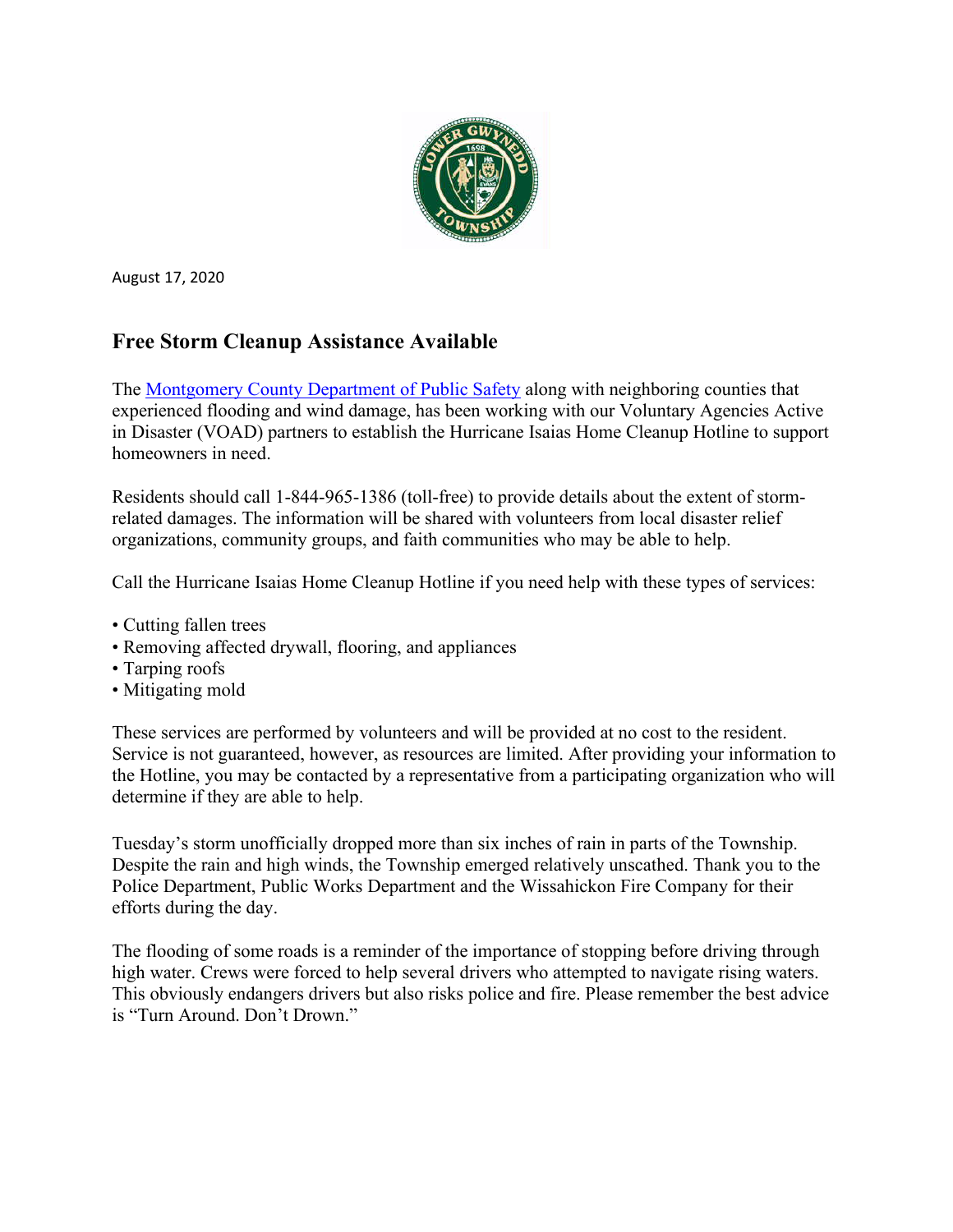

# **"Willy Wonka" In the Park This Tuesday**

Willy Wonka and the Chocolate Factory will be shown this Tuesday at 8 p.m. at Penllyn Park as part of Parks and Recreation's "Movie in the Park" program.

Please remember to social distance and wear a mask as you move around the park.

#### **Census Deadline Is September 30**

The deadline to complete the 2020 Census has been moved from [October 31 to September 30.](https://2020census.gov/en/news-events/operational-adjustments-covid-19.html) That means time is running out to be counted.

The Township's current response rate is about 78 percent so more participation is needed.

[Click here to get started on the census today](https://2020census.gov/en/news-events/operational-adjustments-covid-19.html)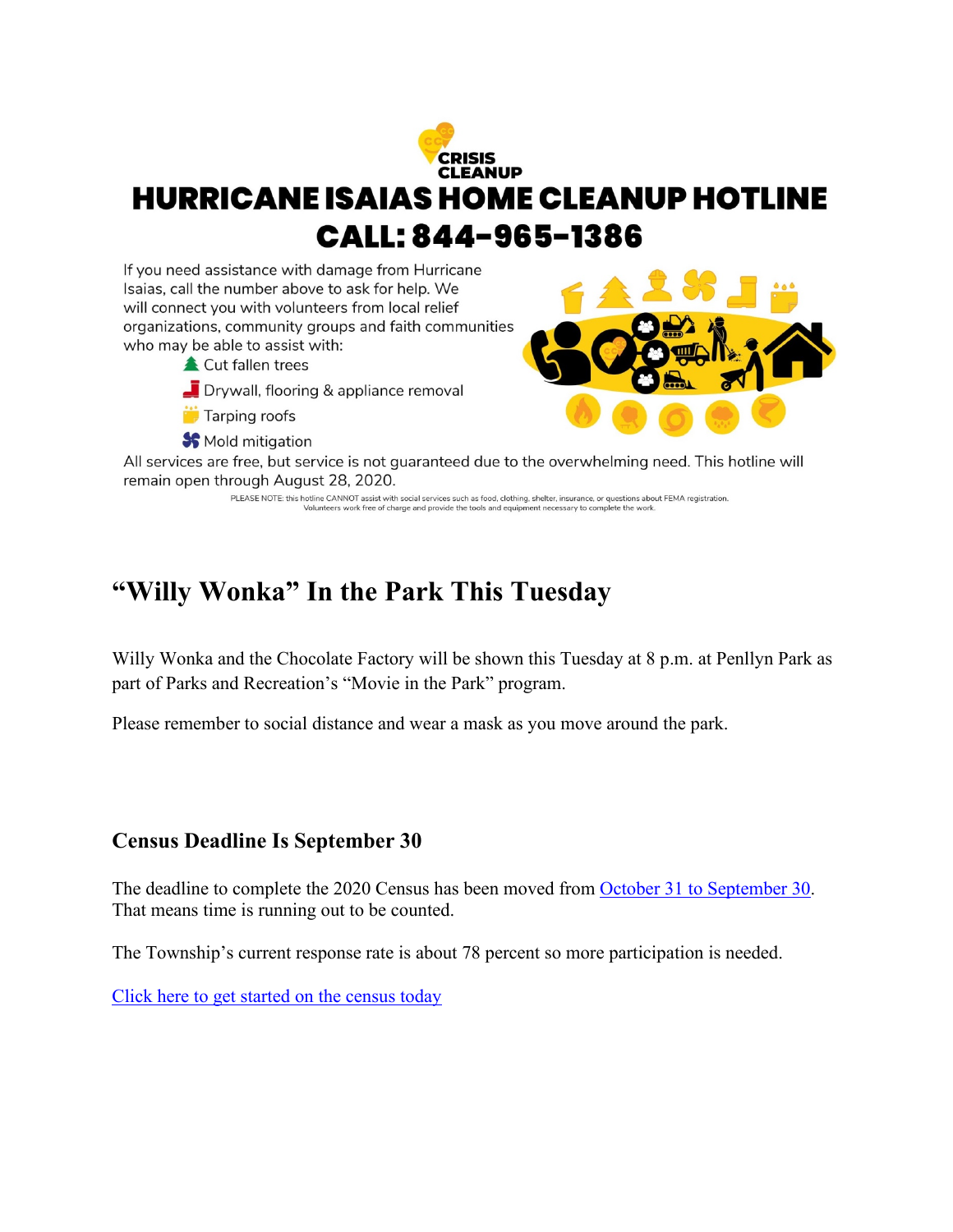

# **Township Staff Remain Available By Appointment**

The Lower Gwynedd Township Building is open but appointments are necessary. Please call 215-646-5302 to schedule a visit. If possible, please conduct business online or by phone to for the health and safety of yourself and staff.